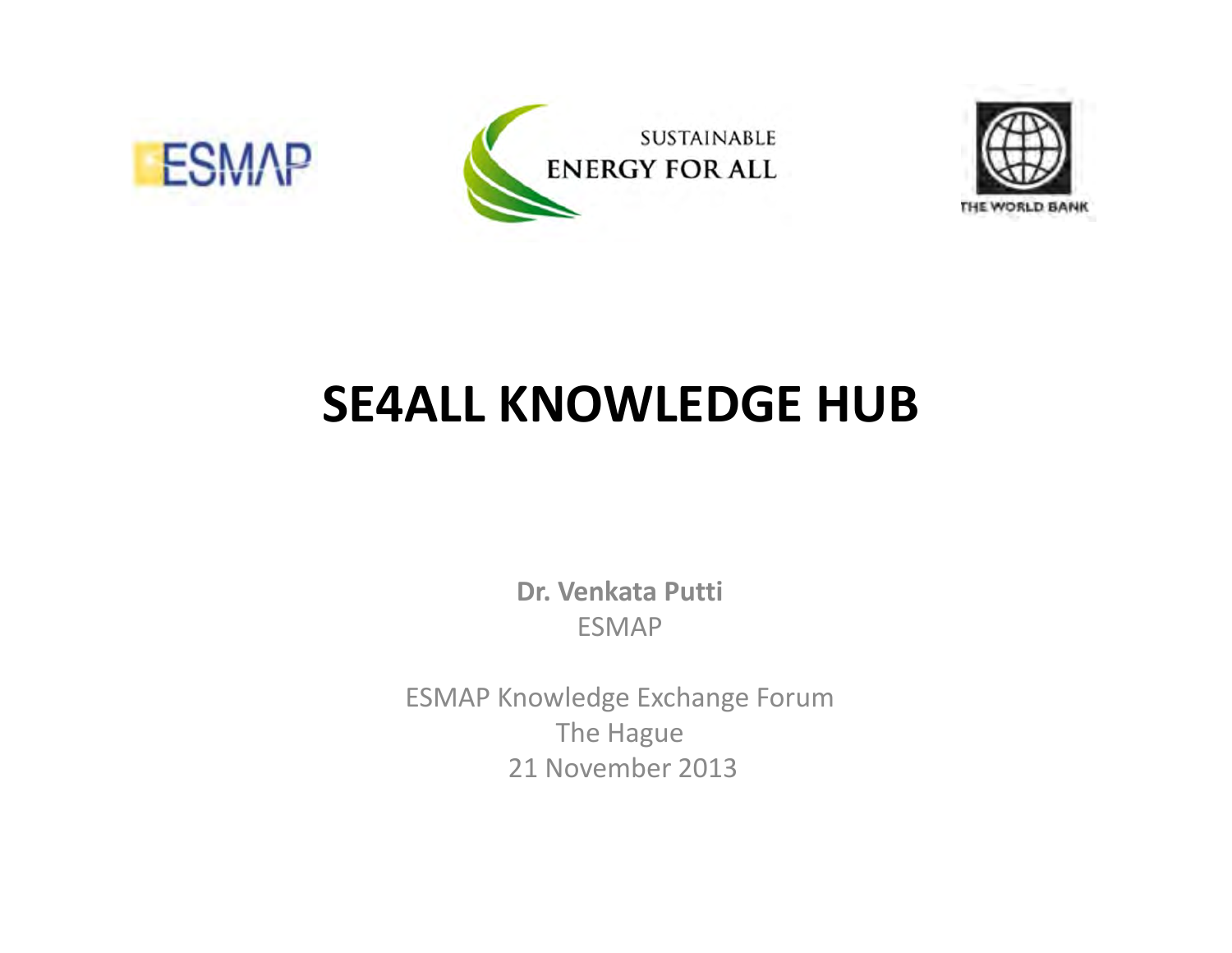# **Objective**



- Facilitate dialog on global energy knowledge
- •Identify key "global public good knowledge" products
- Facilitate multi stakeholder partnerships needed to deliver the products
- Work on cross‐cutting knowledge products that affect the three goals of SE4ALL
- Work closely with thematic and regional hubs in areas of intersection



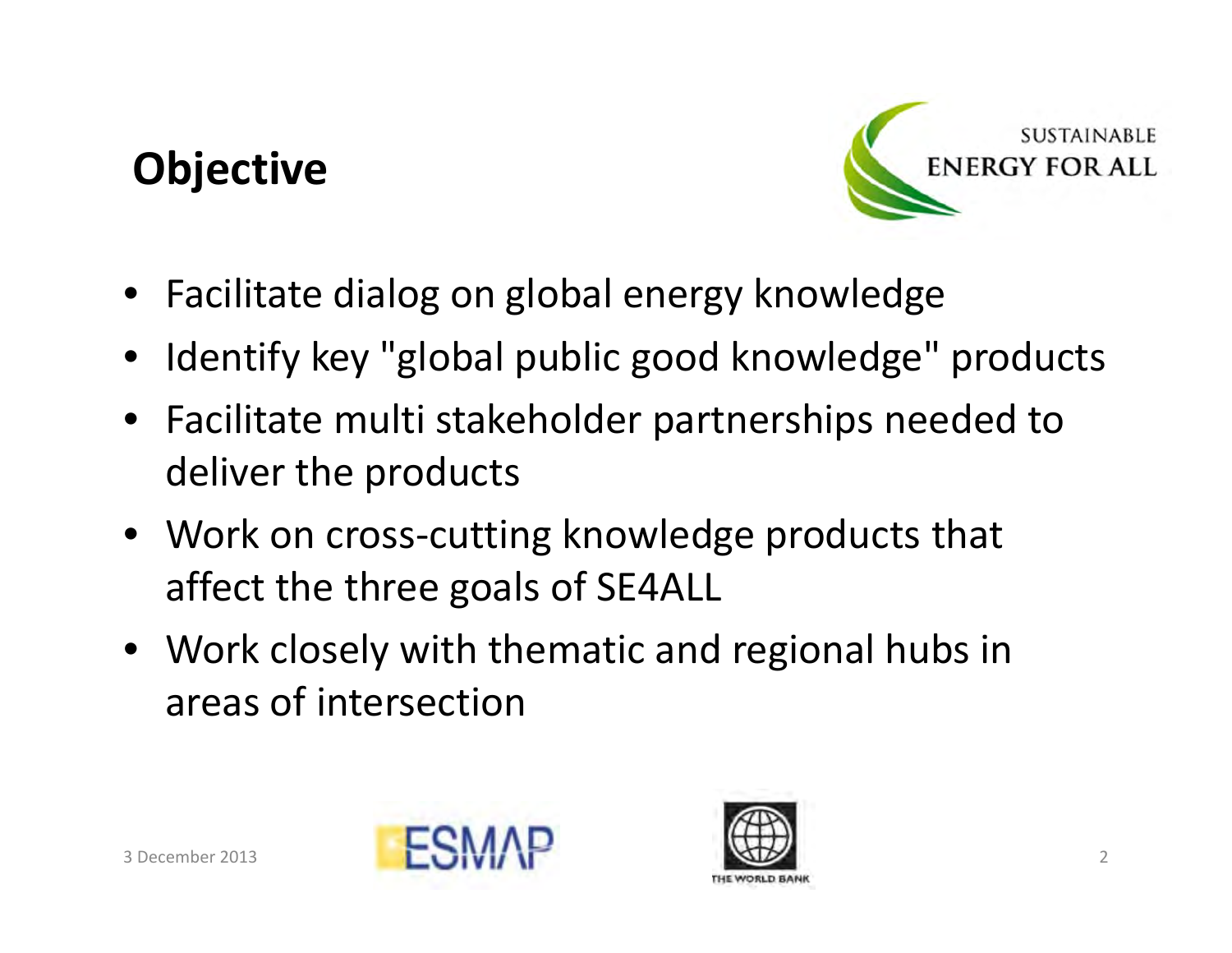# **Work Components**



Pillar 1: Scientific and modeling work focused on data, development pathways and scenario analysis

Pillar 2: Frameworks to track and monitor progress ‐ **Global Tracking Framework (GTF) ‐ Readiness for Investment in Sustainable Energy (RISE)** Pillar 3: Knowledge management of program and policy

experiences

‐ **Case Study Series**

**‐ State of Energy Access Report (SEAR)**



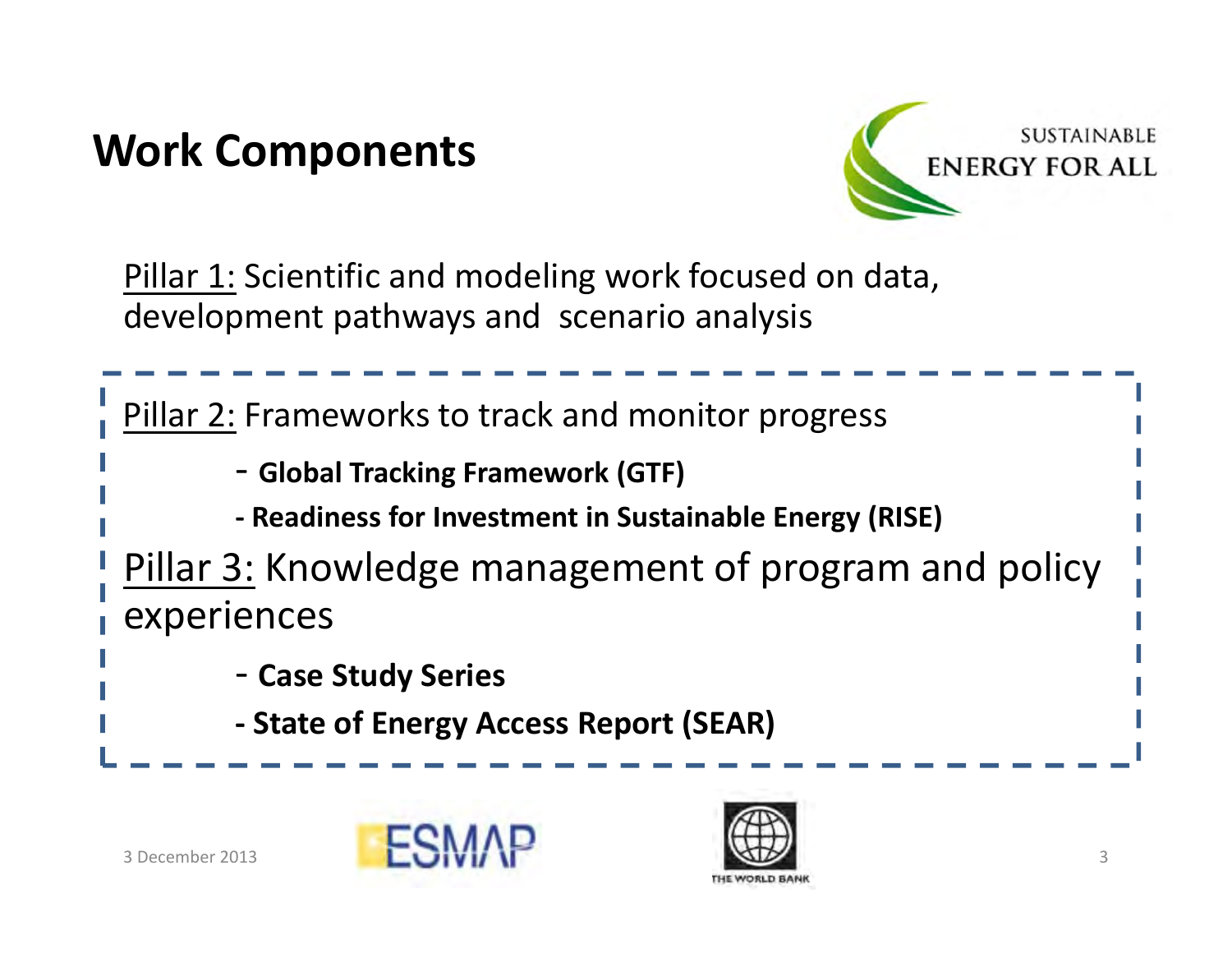# **Global Tracking Framework**



- •Biennial Updates of GTF: second GTF targeted for Mid‐2015
- •Integration into Post‐2015 Agenda
- •Improvements to GTF Methodology

|                      | Recommended targeting of effort over next five years                                                                                                                                                                                  |  |  |  |  |  |  |  |
|----------------------|---------------------------------------------------------------------------------------------------------------------------------------------------------------------------------------------------------------------------------------|--|--|--|--|--|--|--|
|                      | Work to improve energy questionnaires for global household survey networks                                                                                                                                                            |  |  |  |  |  |  |  |
| <b>Energy access</b> | Pilot country-level surveys to provide more precise and informative multitier measures of access to electricity and clean fuels<br>Explore alternative institutional models for scaling-up and sustaining multitier measures globally |  |  |  |  |  |  |  |
|                      | Improve data and definitions for bio-energy and sustainability                                                                                                                                                                        |  |  |  |  |  |  |  |
| Renewable            | Capture renewable energy used in distributed generation                                                                                                                                                                               |  |  |  |  |  |  |  |
| energy               | Capture renewable energy used off-grid and in micro-grids                                                                                                                                                                             |  |  |  |  |  |  |  |
|                      | Promote a more harmonized approach to target-setting                                                                                                                                                                                  |  |  |  |  |  |  |  |
|                      | Integrate data systems on energy consumption and associated output measures                                                                                                                                                           |  |  |  |  |  |  |  |
| <b>Energy</b>        | Strengthen country capacity to collect data on sectoral (and ideally subsectoral process) intensities                                                                                                                                 |  |  |  |  |  |  |  |
| intensity            | Improve data on physical activity drivers (traffic volumes, number of households and floor space, etc.)                                                                                                                               |  |  |  |  |  |  |  |
|                      | Improve data on energy efficiency targets, policies, and investments                                                                                                                                                                  |  |  |  |  |  |  |  |



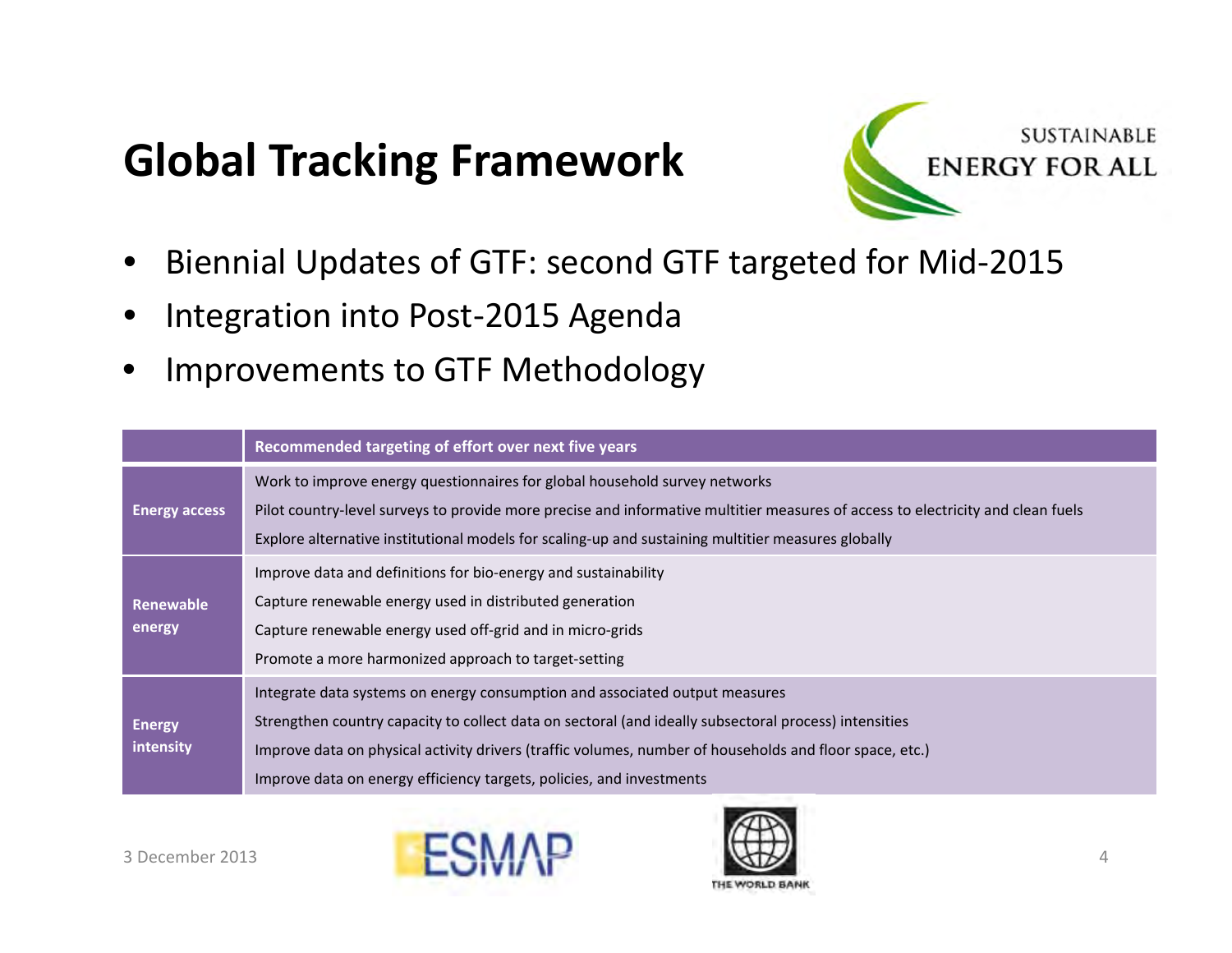

- Framework extends traditional measurement approaches to include heating and community and productive applications of energy
- WB/ESMAP will mainstream the use of <sup>a</sup> multi‐tier framework for access measurement across the SE4ALL partnership and for global reporting purposes



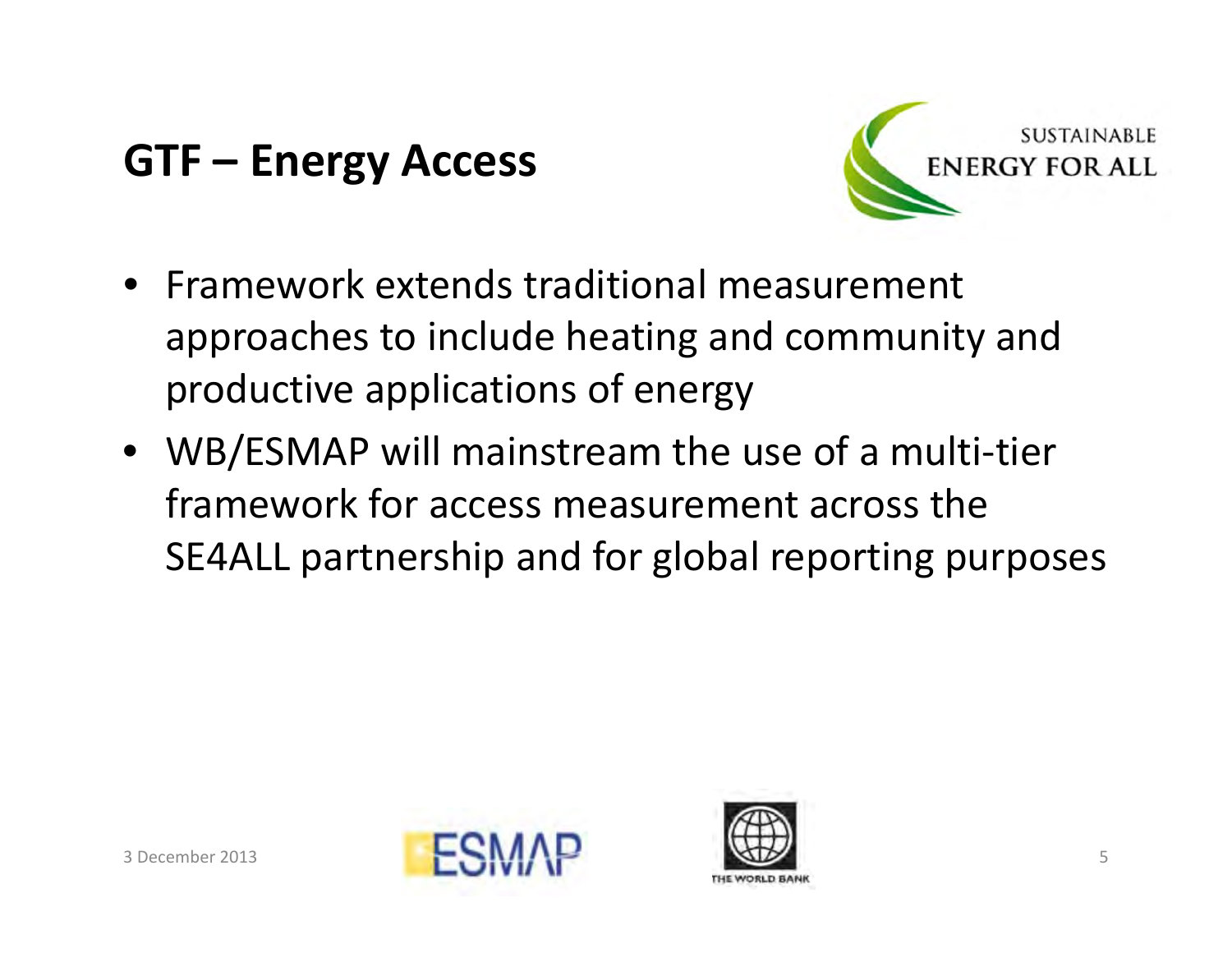

### **Framework for multi‐tier measurement of household electricity access**

- Based on six attributes of electricity supply.
- As electricity supply improves, an increasing number of electricity services become possible.

| <b>Attributes</b>              | Tier <sub>0</sub> | Tier 1 $ $ |          |          | Tier 2   Tier 3   Tier 4 | Tier 5              |
|--------------------------------|-------------------|------------|----------|----------|--------------------------|---------------------|
| Peak available<br>capacity (W) |                   | >1         | $>50$    |          |                          | >500 >2,000 > 2,000 |
| Duration (Hrs)                 |                   | >4         | $\geq 4$ | $\geq 8$ | $\geq 16$                | $\geq$ 22           |
| Evening supply (Hrs)           |                   | $\geq$ 2   | $\geq$ 2 | $\geq$ 2 | $\geq 4$                 | $\geq 4$            |
| Affordability                  |                   |            | V        |          | V                        | $\sqrt{ }$          |
| Legality                       |                   |            |          | V        | ν                        | $\sqrt{ }$          |
| Quality (voltage)              |                   |            |          |          | J                        | J                   |
| Reliability                    |                   |            |          |          | ν                        | V                   |

*Index of access to electricity supply* =  $\sum (P_T \times T)$  $\rho_{\tau}$  = Proportion of households at the  $\tau^{th}$  tier *T <sup>=</sup> Tier number {0,1,2,3,4,5}*

• Based on ownership of appliances.

| Tier <sub>0</sub> | Tier 1     | Tier 2      | Tier 3     | Tier 4                | Tier 5     |
|-------------------|------------|-------------|------------|-----------------------|------------|
|                   | Task       | General     | Tier 2     | Tier 3                | Tier 4     |
|                   | lighting   | lighting    | <b>AND</b> | <b>AND</b>            | <b>AND</b> |
|                   | <b>AND</b> | <b>AND</b>  | any        | any                   | any        |
|                   | phone      | television  | low-power  | medium-               | high-      |
|                   | charging   | <b>AND</b>  | appliances | power                 | power      |
|                   | (OR)       | fan         |            | appliances appliances |            |
|                   | radio)     | (if needed) |            |                       |            |
|                   |            |             |            |                       |            |

### *Index of use of electricity services =*  $\sum (P_T \times T)$

*with PT <sup>=</sup> Proportion of households at the Tth tier T <sup>=</sup> Tier number {0,1,2,3,4,5}*



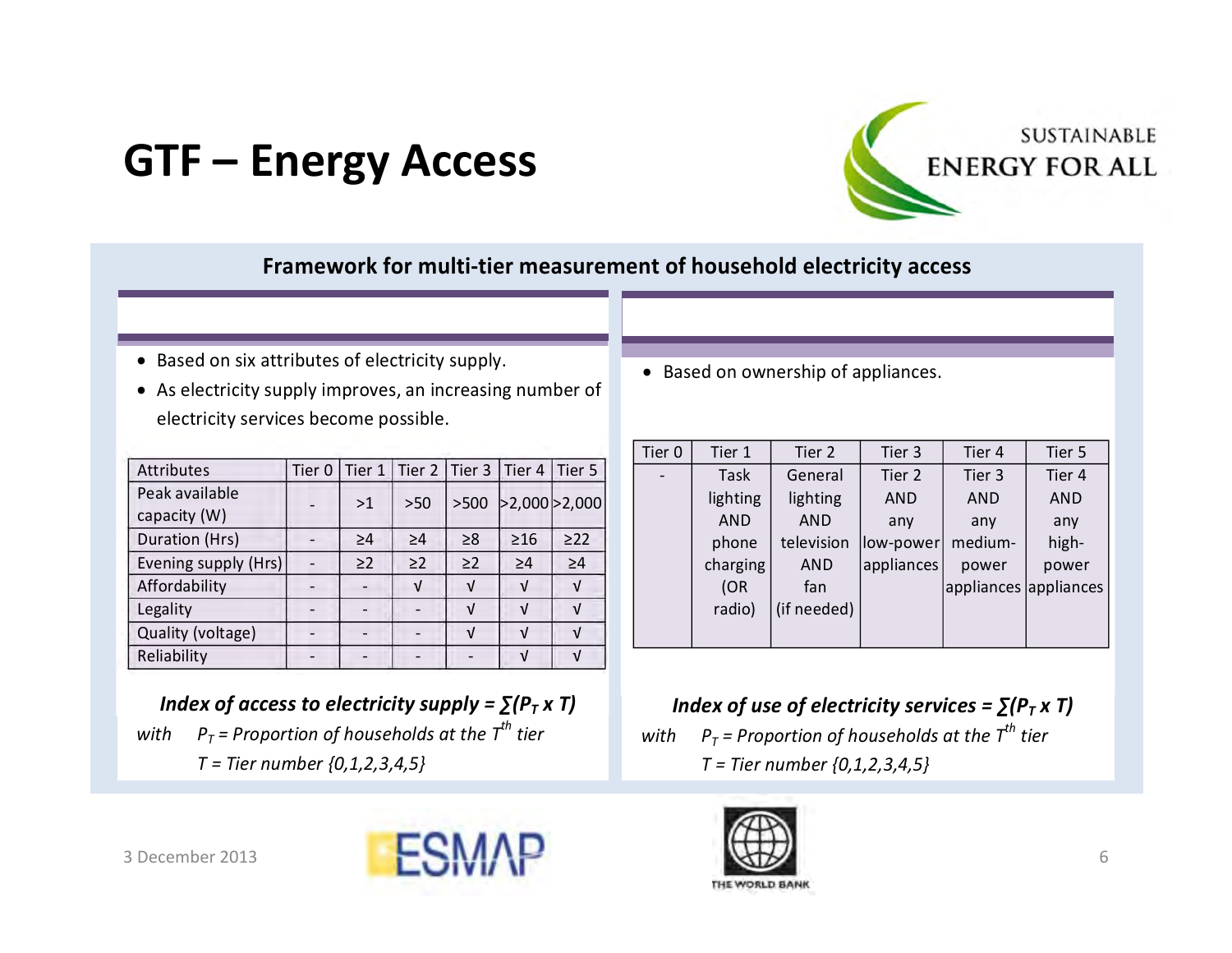# **SUSTAINABLE ENERGY FOR ALL**

#### **Framework for multi‐tier measurement of household cooking solutions**

**Step 1: Technical performance Step 2: Actual use**

- Multi-tier technical measurement of the primary cooking solution for health (pollution), safety and efficiency attributes in two steps:
	- 1. Three‐level measurement based on the direct observation of the cookstove and fuel.
	- 2. Manufactured non‐BLEN cookstoves (medium grade) are further categorized into four grades based on technical attributes. This grade categorization would only be possible for cookstoves that have undergone third‐party testing. Non‐BLEN manufactured cookstoves that have not been tested are assumed tobe Grade D.



*1 A self‐made cookstove refers to <sup>a</sup> three‐stone fire or equivalent, typically made by an untrained person without the use of pre‐ manufactured parts.*

*2 Amanufactured cookstove refers to any cookstove available in the market (including artisans and small local producers).*

*3BLEN cookstove refers to stove‐independent fuels (such as biogas, LPG, electricity, natural gas). Non‐BLEN cookstoves include most solid and liquid fuels for which performance is stove dependent.*

*Source: World Bank/ESMAP*

3 December 2013



 $\bullet$  Technical performance adjusted for conformity (C) (use of chimney, hood, or skirt and regular cleaning & maintenance)

| Level-0  | $Level-1$ | Level-2 | Level-3 | Level-4 | Level-5 |
|----------|-----------|---------|---------|---------|---------|
|          |           |         |         | Grade-A |         |
|          |           |         |         | $w/o$ C | w/C     |
|          |           |         | Grade-B |         |         |
|          |           |         | $w/o$ C | w/C     |         |
|          |           |         | Grade-C |         |         |
|          |           | $w/o$ C | w C     |         |         |
|          |           | Grade-D |         |         |         |
|          | $w/o$ C   | w/C     |         |         |         |
|          | Grade-E   |         |         |         |         |
| $w$ /o C | w/C       |         |         |         |         |

. Multi‐tier measurement of other attributes of actual use:

|                                              |  | Tier $0 \mid$ Tier $1 \mid$ Tier $2 \mid$ Tier 3 | Tier 4        | Tier 5     |
|----------------------------------------------|--|--------------------------------------------------|---------------|------------|
| Capacity (no use of<br>secondary stove)      |  |                                                  | $\checkmark$  | $\sqrt{ }$ |
| Availability (no use of<br>secondary stove)  |  |                                                  | $\checkmark$  | $\sqrt{ }$ |
| Quality of fuel                              |  | $\sqrt{}$                                        | $\sqrt{ }$    | $\sqrt{ }$ |
| Affordability (no use of<br>secondary stove) |  |                                                  | $\sqrt{ }$    | $\sqrt{ }$ |
| Legality                                     |  | $\sqrt{}$                                        | $\sqrt{}$     | $\sqrt{}$  |
| Convenience                                  |  |                                                  | $\mathcal{L}$ | $\sqrt{ }$ |

 $\bullet$  The minimum tier rating across attributes is taken as the tier rating of the household.

#### *Index of access to household cooking* =  $\sum (P_T \times T)$ *withh*  $P_T$  = Proportion of households at the  $T^{th}$  level. *T <sup>=</sup> Level number {0,1,2,3,4,5}*

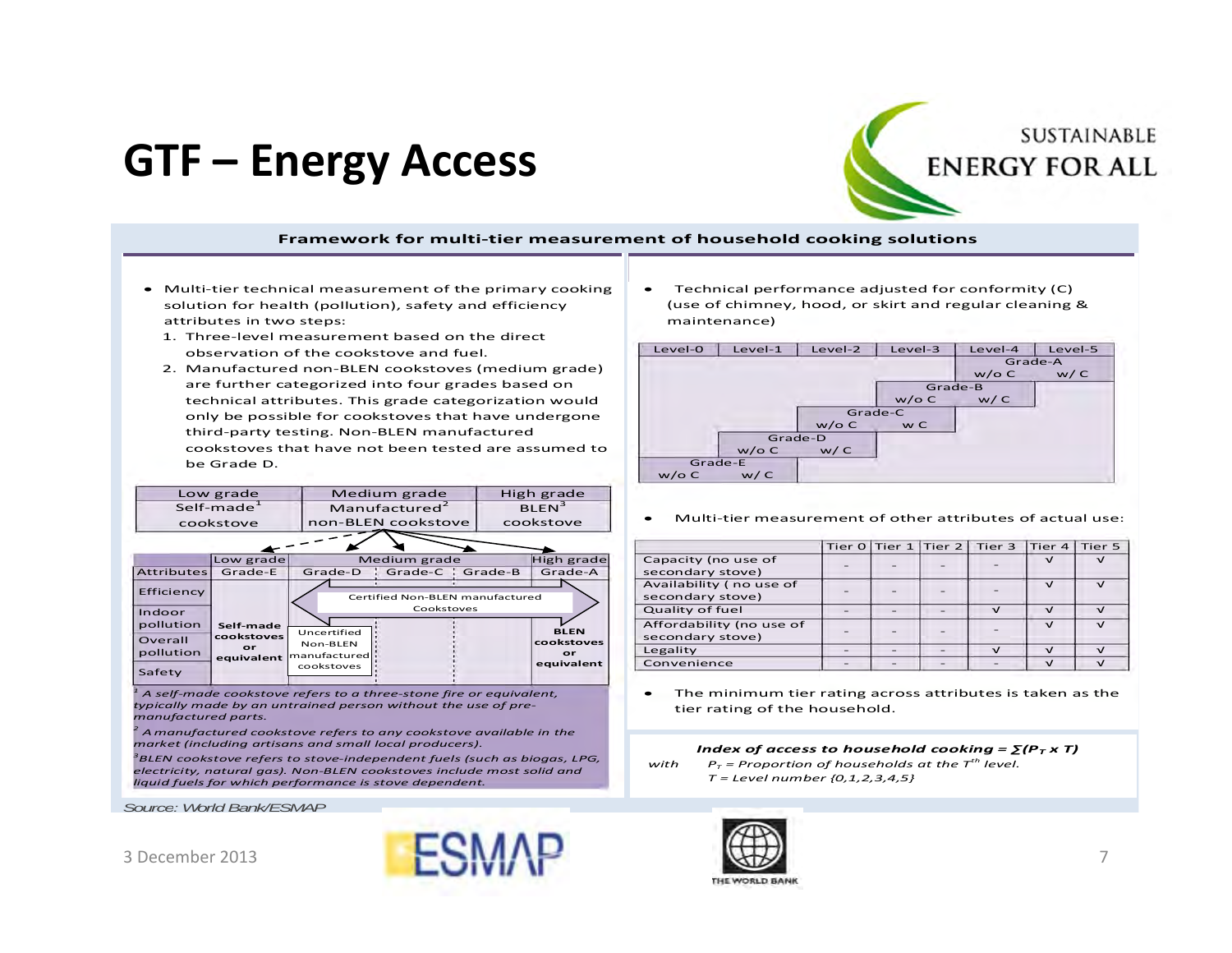

### **Potential Channels to scale‐up the use of the Multi‐tier Access Framework**

|                                         | <b>Channel-1</b><br><b>Country Specific</b><br><b>Household Energy Surveys</b>                       | <b>Channel-2</b><br><b>Integration into Omnibus</b><br><b>Household Surveys</b>                                                                                 | Channel-3<br><b>Centralized Survey</b><br><b>Covering All Countries</b>                                 |
|-----------------------------------------|------------------------------------------------------------------------------------------------------|-----------------------------------------------------------------------------------------------------------------------------------------------------------------|---------------------------------------------------------------------------------------------------------|
| <b>Brief Description</b>                | Core and Non-Core questions<br>administered through country<br>specific household energy<br>surveys. | A few additional questions<br>integrated into omnibus surveys<br>such as LSMS and DHS.                                                                          | Core questions administered through a<br>global household survey (as for<br>example Gallup World Poll). |
| Sample Size in<br>each country          | $~1$ ,000 respondents                                                                                | $-5,000+$ respondents                                                                                                                                           | $~1,000$ respondents<br>(3000-5000 for India & China)                                                   |
| Margin of error<br>(95% confidence)     | $-1.8%$                                                                                              | $-1.2%$                                                                                                                                                         | $-1.9\%$ (3 year rolling average)                                                                       |
| Frequency                               | $3 - 5$ years<br>(Project Survey Schedule)                                                           | <b>24 3-5 years</b><br>(Omnibus Survey Schedule)                                                                                                                | Annual<br>(World Poll Schedule)                                                                         |
| <b>Adequacy of Data</b><br>for Analysis | Full multi-tier analysis<br>Household, productive and<br>community uses of energy.                   | $\mathcal{L}$<br>Minor improvement in data for<br>household analysis.<br>Productive and community uses<br>not covered.                                          | Full multi-tier analysis<br>Household, productive and<br>community uses covered.                        |
| Implementation<br>logistics             | Difficult: Requires country-by-<br>alla.<br>country engagement through<br>projects and programs.     | Difficult: Requires country-by-<br><b>Ario</b><br>country engagement through<br>statistical agencies. Omnibus<br>survey networks reluctant to add<br>questions. | Easy: Centralized administration<br>through a professional agency.                                      |
| Cost                                    | $-250,000$ USD per country<br><b>Alla</b>                                                            | ow incremental cost                                                                                                                                             | 2.0 M USD per annum globally                                                                            |



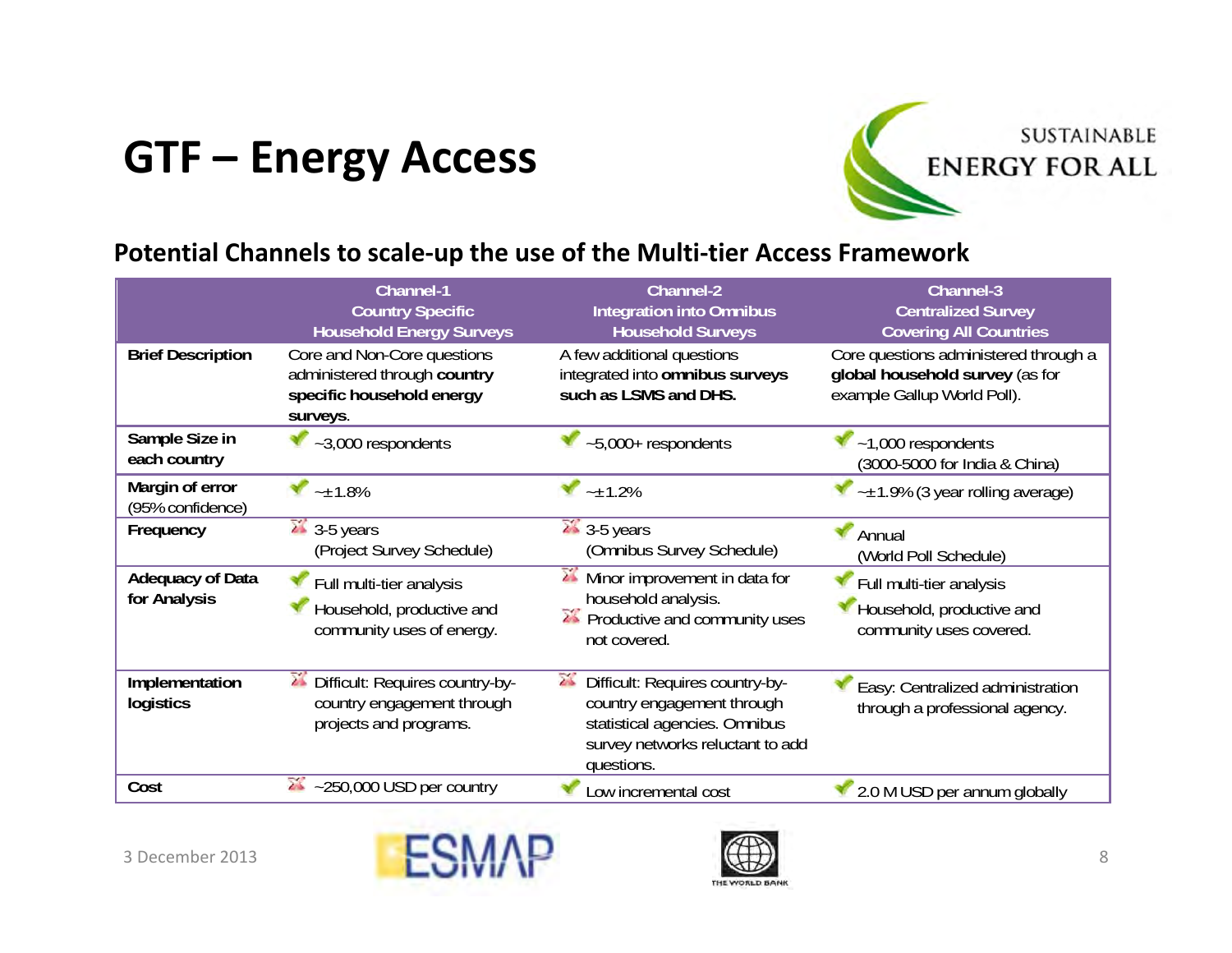# **Readiness for Investment inSustainable Energy (RISE)**



- A suite of policy indicators that measures the quality of investment climate for energy in specific countries across the three goals
- Via partnership framework including SE4ALL partners, USAID and CIF, work will involve:
	- – $-$  Establishing policy environment indicators
	- – $-$  Piloting policy environment indicators
	- $-$  Scaling-up to the global level



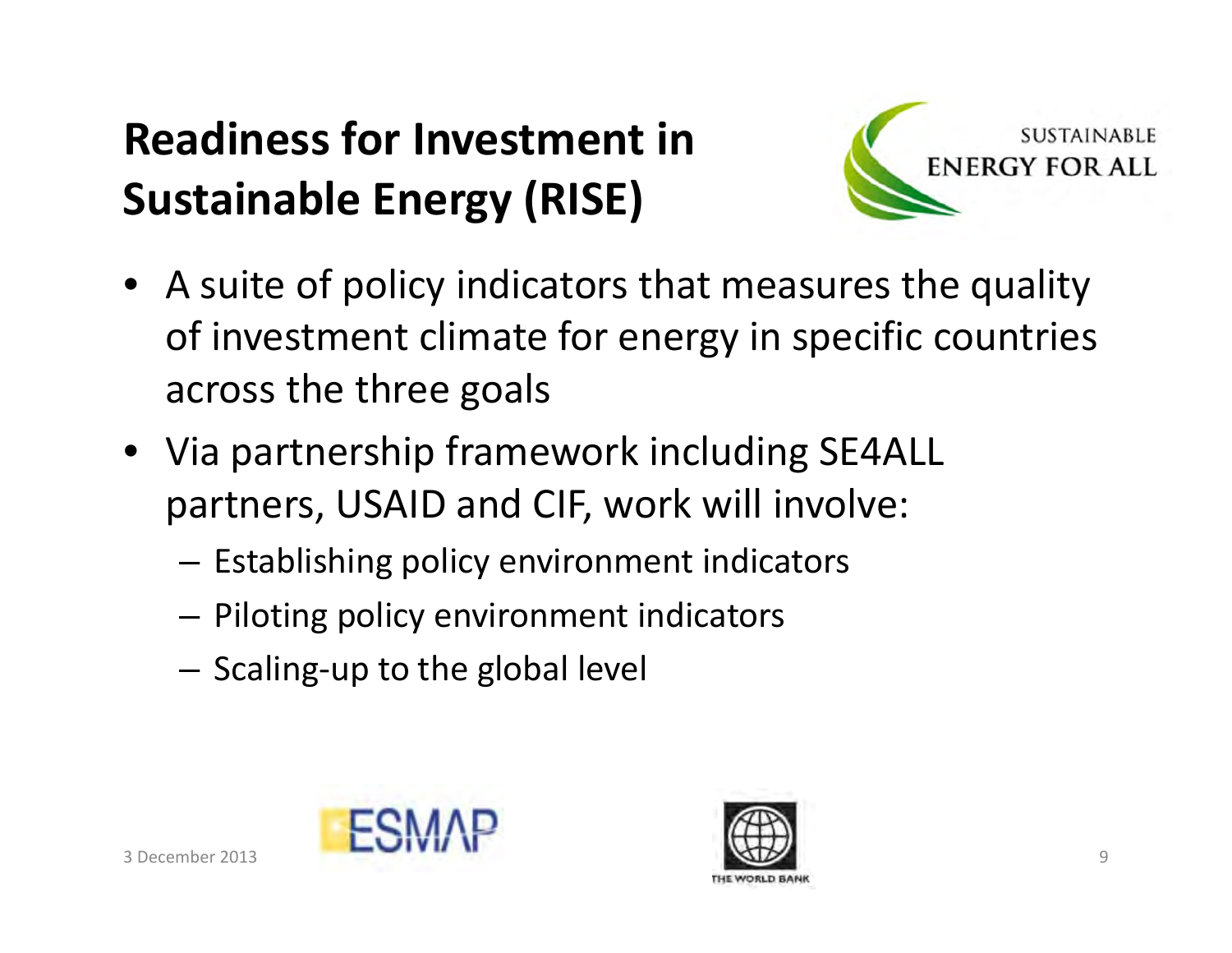# **RISE Indicators**

#### **CROSS CUTTING INDICATORS**

PRICE OF ELECTRICITY Price of average consumption of electricity for industrial and residential users.

**FOSSIL FUEL SUBSIDIES** Fossil fuel subsidy in \$/unit of energy for oil, gas and kerosene.

**COMMERCIAL VIABILITY** OF UTILITIES Debt service coverage ratio and technical and commercial losses



**ELECTRIFICATION PLAN** Whether plan includes on and off-grid planning. Timeframe of electrification plan.

#### **INCENTIVES FOR GRID EXPANSION** Quality of subsidies for grid extension

PERMITTING MINI-GRIDS Time, cost, and number of procedures to permit a mini-

#### ENABLING MINI-GRID **DEVELOPERS**

arid

Clarity of regulation. Freedom to set tariffs. Duty exemptions for RE technology.

#### CONNECTING TO THE

GRID Time, cost and number of procedures for residential customers to connect to the arid.

#### **ENERGY EFFICIENCY INDICATORS**



**ACCESS TO INFORMATION** Quality of electricity usage reporting. Labeling schemes for appliances and equipment

#### **ENABLING UTILITIES TO INVEST IN EE**

Mandates, M&V, decoupling sales from revenue, and sharing savings revenue.

#### **ENABLING PUBLIC** ENTITIES TO INVEST IN EE EE product and service

procurement, benchmarking for buildings.



### Mandates, savings certificate market, equipment standards



#### NATIONAL EE PLAN

Binding residential, industrial and commercial targets. EE prioritized in loading order.



**COMPETITIVE RE PRICING** Price/MW of wind, hydro and solar. Length of price quarantee.

**SUSTAINABLE** 

**ENERGY FOR ALL** 

#### **REDUCING RISK FOR RE**

Subsidies sourced from tariff. Times for price change specified in law.

#### **ENABLING TRANSMISSION** FOR RE

Transmission connection and usage rules and costs clearly defined.

#### **ENABLING PERMITTING PROCESS**

Time, cost, and number of procedures to permit and operate RE project.

#### RE INTEGRATION PLAN



3 December 2013



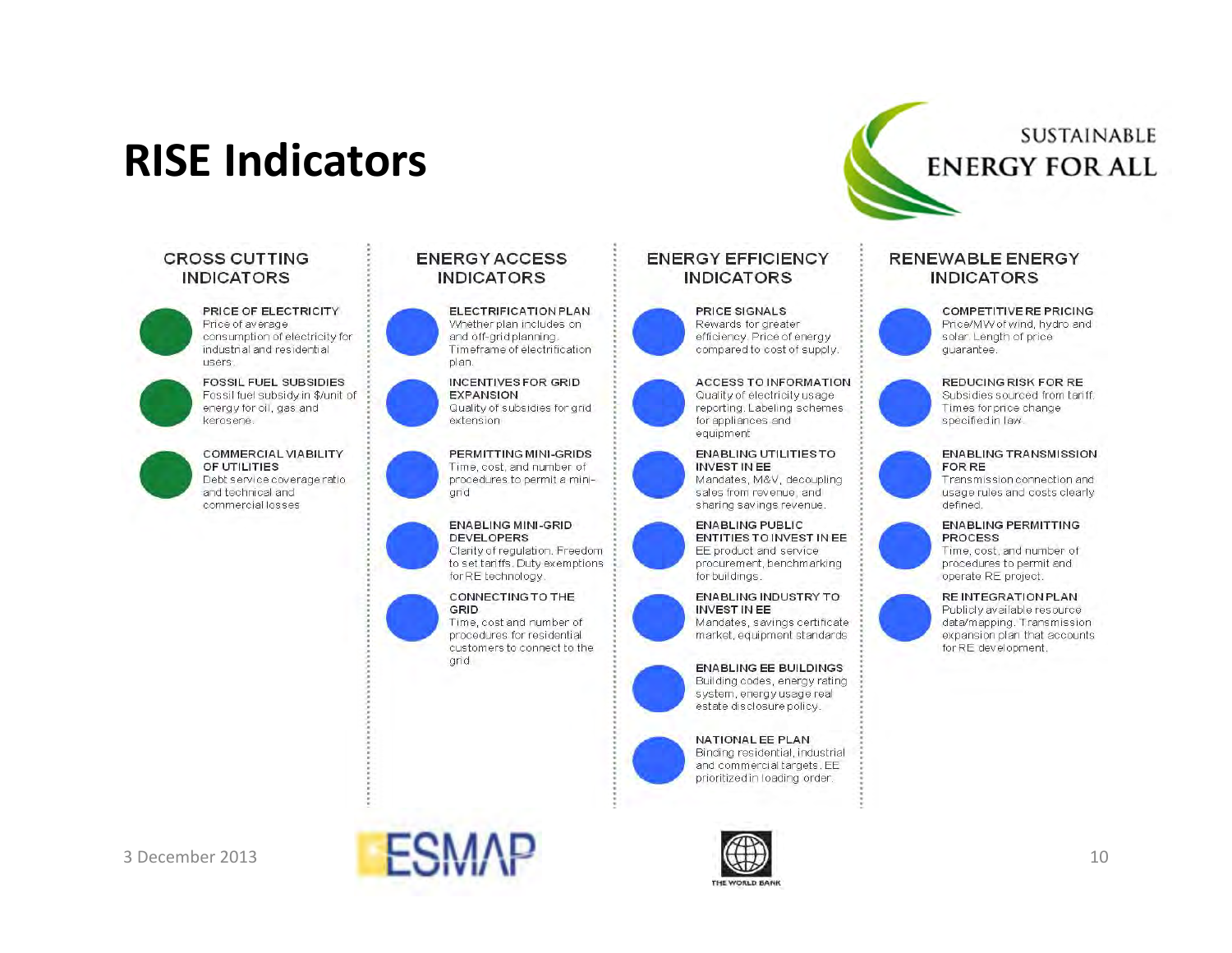## **Best Practice Case Series**



- Aim is to present most salient examples of best practice on SE4ALL goals
- Knowledge Hub will:
	- Define structure & standard for the series
	- $-$  Identify key cases to be covered
	- Invite contributions from those best placed to document cases in depth
- Cases will be contributed by SE4ALL partners



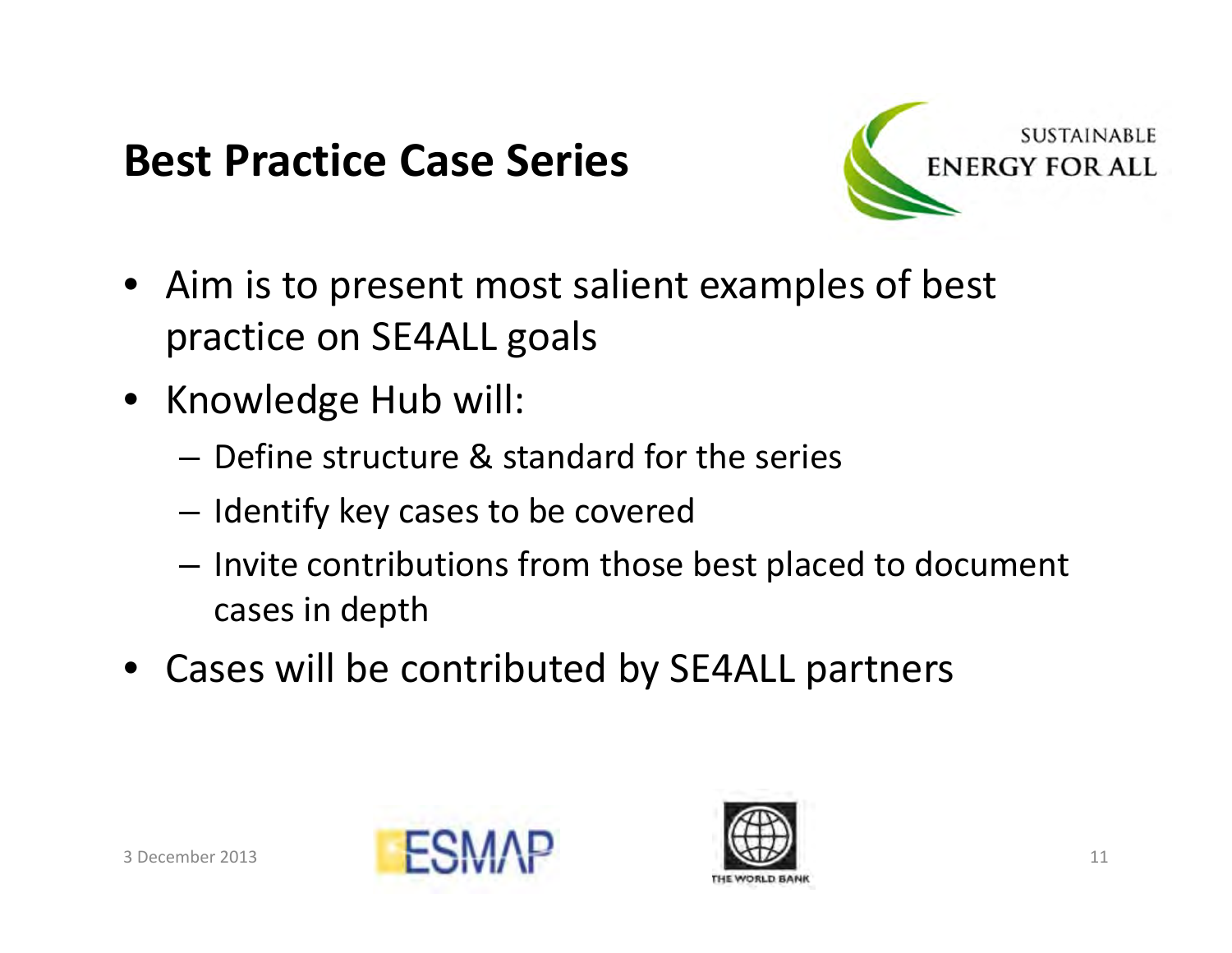# **State of Energy Access Report (SEAR)**



- Periodical report that presents <sup>a</sup> comprehensive and detailed mapping of the status of energy access over time
	- $-$  Status and progress at country/program level
	- $-$  Best practices and lessons learnt  $-$  business and institutional models/approaches, financing, policy frameworks
	- $-$  Emerging trends in demand and supply
	- – Developments in analytics (e.g. monetizing health benefits of clean cooking)
	- $-$  Impact studies
	- Etc.



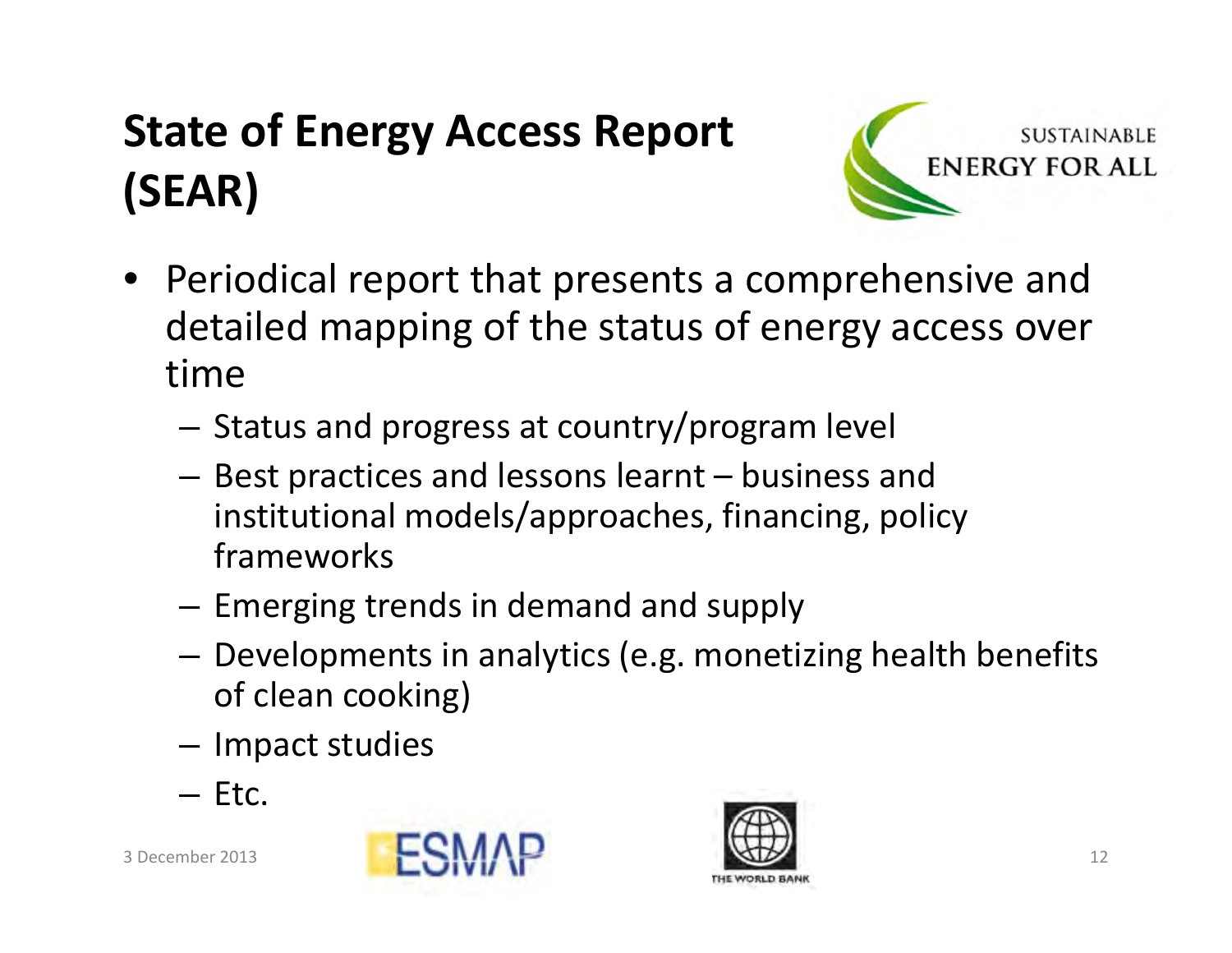## **Partners**



| <b>Program Activity</b>                           | <b>Partners</b>                                                                                                                       |  |  |  |  |  |  |
|---------------------------------------------------|---------------------------------------------------------------------------------------------------------------------------------------|--|--|--|--|--|--|
| <b>PILLAR TWO: TRACKING PROGRESS</b>              |                                                                                                                                       |  |  |  |  |  |  |
| 1) Global Tracking Framework                      |                                                                                                                                       |  |  |  |  |  |  |
| A) Global Tracking Framework 2015 Report          | GTF Consortium, including: GACC, IEA, IIASA, IPEEC,<br>IRENA, Practical Action, REN21, UNDP, UN-Energy,<br>UNEP, UNF, UNIDO, WEC, WHO |  |  |  |  |  |  |
| B) Global Tracking Framework Improvements         |                                                                                                                                       |  |  |  |  |  |  |
| i) Energy Access                                  | Energy+, EC, KfW/GIZ, Practical Action, CIF/SREP                                                                                      |  |  |  |  |  |  |
| ii) Energy Efficiency                             | IEA, EE Hub, IPEEC, etc.                                                                                                              |  |  |  |  |  |  |
| iii) Renewable Energy                             | IRENA, UNEP, etc.                                                                                                                     |  |  |  |  |  |  |
| 2) Readiness for Investment in Sustainable Energy | USAID, CIF, IFC, etc.                                                                                                                 |  |  |  |  |  |  |
| <b>PILLAR THREE: MANAGING KNOWLEDGE</b>           |                                                                                                                                       |  |  |  |  |  |  |
| 1) Best Practice Case Studies                     | WB + SE4ALL Stakeholders                                                                                                              |  |  |  |  |  |  |
| 2) State of Energy Access Report                  | <b>ESMAP + SE4ALL partners</b>                                                                                                        |  |  |  |  |  |  |



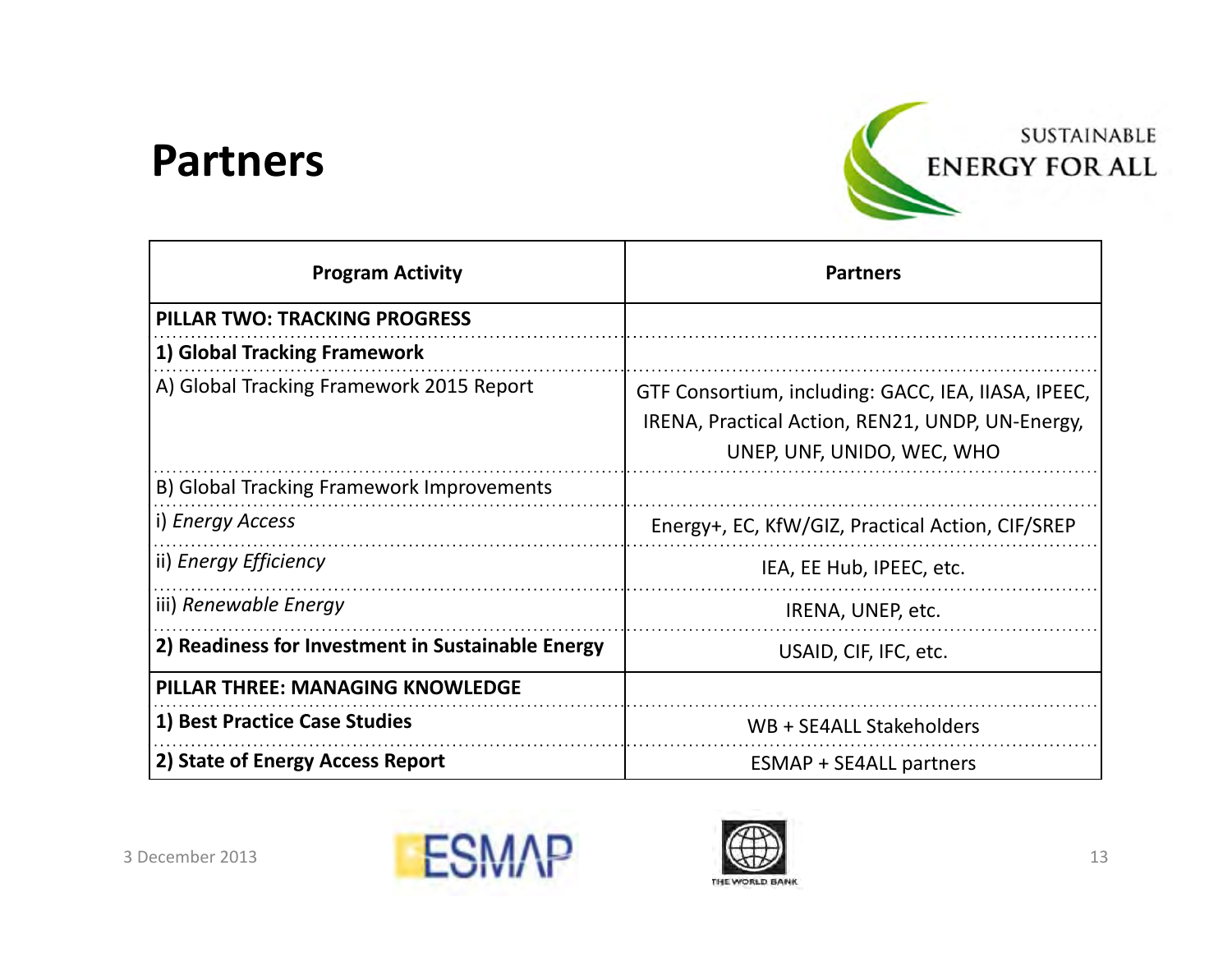## **Timetable**



|                                                   | 2013 |    | 2014 |                |                | 2015 |    |                |                |
|---------------------------------------------------|------|----|------|----------------|----------------|------|----|----------------|----------------|
|                                                   | Q4   | Q1 | Q2   | Q <sub>3</sub> | Q <sub>4</sub> | Q1   | Q2 | Q <sub>3</sub> | Q <sub>4</sub> |
| PILLAR TWO: TRACKING PROGRESS                     |      |    |      |                |                |      |    |                |                |
| 1) Global Tracking Framework                      |      |    |      |                |                |      |    |                |                |
| A) Global Tracking Framework 2015 Report          |      |    |      |                |                |      |    |                |                |
| <b>B) Global Tracking Framework Improvements</b>  |      |    |      |                |                |      |    |                |                |
| i) Energy Access                                  |      |    |      |                |                |      |    |                |                |
| * Completing conceptual framework                 |      |    |      |                |                |      |    |                |                |
| * Piloting multi-tier framework                   |      |    |      |                |                |      |    |                |                |
| * Global scale-up                                 |      |    |      |                |                |      |    |                |                |
| ii) Energy Efficiency [TBD]                       |      |    |      |                |                |      |    |                |                |
| iii) Renewable Energy [TBD]                       |      |    |      |                |                |      |    |                |                |
| C) Support to Post 2015 Process                   |      |    |      |                |                |      |    |                |                |
|                                                   |      |    |      |                |                |      |    |                |                |
| 2) Readiness for Investment in Sustainable Energy |      |    |      |                |                |      |    |                |                |
| i) Finalizing indicator development               |      |    |      |                |                |      |    |                |                |
| ii) Piloting of indicators                        |      |    |      |                |                |      |    |                |                |
| iii) Global scale-up                              |      |    |      |                |                |      |    |                |                |
|                                                   |      |    |      |                |                |      |    |                |                |
| PILLAR THREE: MANAGING KNOWLEDGE                  |      |    |      |                |                |      |    |                |                |
| 1) Best Practice Case Studies                     |      |    |      |                |                |      |    |                |                |
|                                                   |      |    |      |                |                |      |    |                |                |
|                                                   |      |    |      |                |                |      |    |                |                |
| 2) State of Energy Access Report                  |      |    |      |                |                |      |    |                |                |
| i) Preparation for Release #1                     |      |    |      |                |                |      |    |                |                |
| ii) Preparation for Release #2                    |      |    |      |                |                |      |    |                |                |
|                                                   |      |    |      |                |                |      |    |                |                |